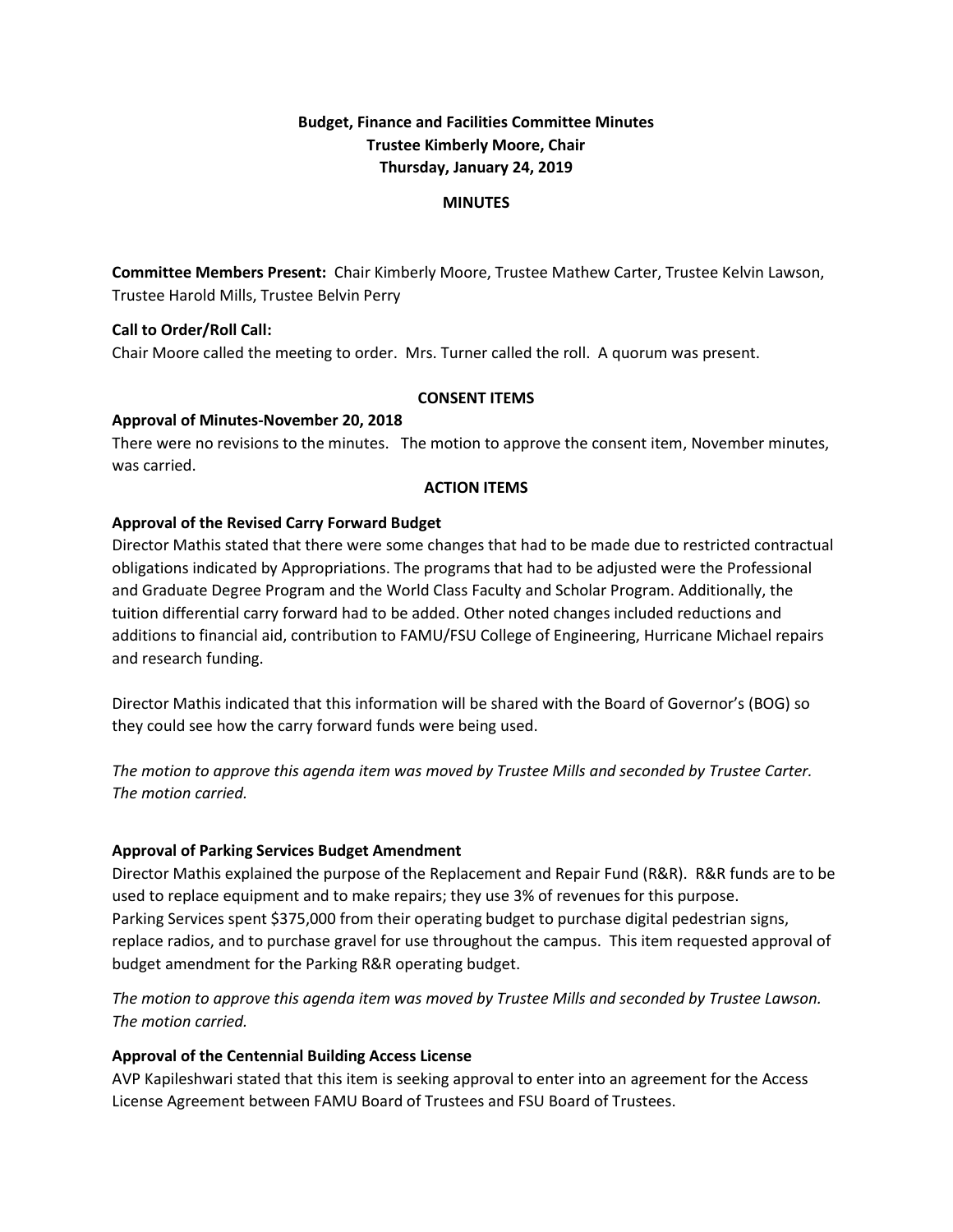FSU desires to construct upon the FAMU Property, at the sole cost and expense of FSU, a parking lot in accordance with such plans as are mutually agreeable to FAMU and FSU and for the mutual use and benefit of FAMU and FSU. The benefit to FAMU will be increased parking near the Centennial building. FAMU would enter into the Access License on the date indicated in the agreement. This agreement will remain in effect until either party decides to terminate the agreement.

*The motion to approve this agenda item was moved by Trustee Mills and seconded by Trustee Perry. The motion carried.*

## **Informational Items**

# **Overview of Audit Findings**

VP Ford stated that during the Board of Trustees Audit and Compliance Committee meeting on January 8, 2019, five findings were noted related the operational audit. To ensure that these issues would not be recurring, VP Ford relayed an action plan. This included finding and the proposed solutions, responsible individuals, and an appropriate timeline for the solution. Since four out of the five findings relate to the BFF Committee, VP Ford stated that they will provide periodic updates to the committee members.

# **Brooksville Solar Farm Initiative**

Attorney Self began by giving a brief history of the land that is located in Hernando County. The University acquired the land in 2015 from the U.S. Department of Agriculture. The University has received several proposals for use of the land. However, several months ago the University issued its own solicitation to begin operating a solar farm on this site.

Attorney Self stated that the staff is expected to ask for approval at the March meeting to begin a relationship with Duke Energy of North Carolina for the purpose of implementing the solar farm.

Former University President Fred Gainous is the chair of the committee that reviewed the submitted proposals. He discussed the specifics of the solicitation process.

Dr. Gainous indicated that they had received 100% support from current University President Robinson. The committee consisted of employees of FAMU and students, as well as Hernando County government employees. Dr. Gainous informed the BFF committee of the length of time that it would take to complete the solar farm, the process the committee has taken and reviewed the scope of the land that was donated to the University for this venture.

The County committee member will ensure that Hernando County will clear cut the property and complete the paperwork process necessary for an easement on the property which will allow FAMU to run the power lines needed by Duke Energy.

Duke will also place a storage facility onsite to store excess currents. Duke indicated a tentative response that there are three areas where internships would exist. One of these areas would be for students with an interest in renewable energy and other power sources. Dr. Gainous also stated that Duke Energy would house an advanced center for renewal energy production, agricultural pollinators (bee hives on the solar farm), natural habitats and natural groundcovers being developed as a research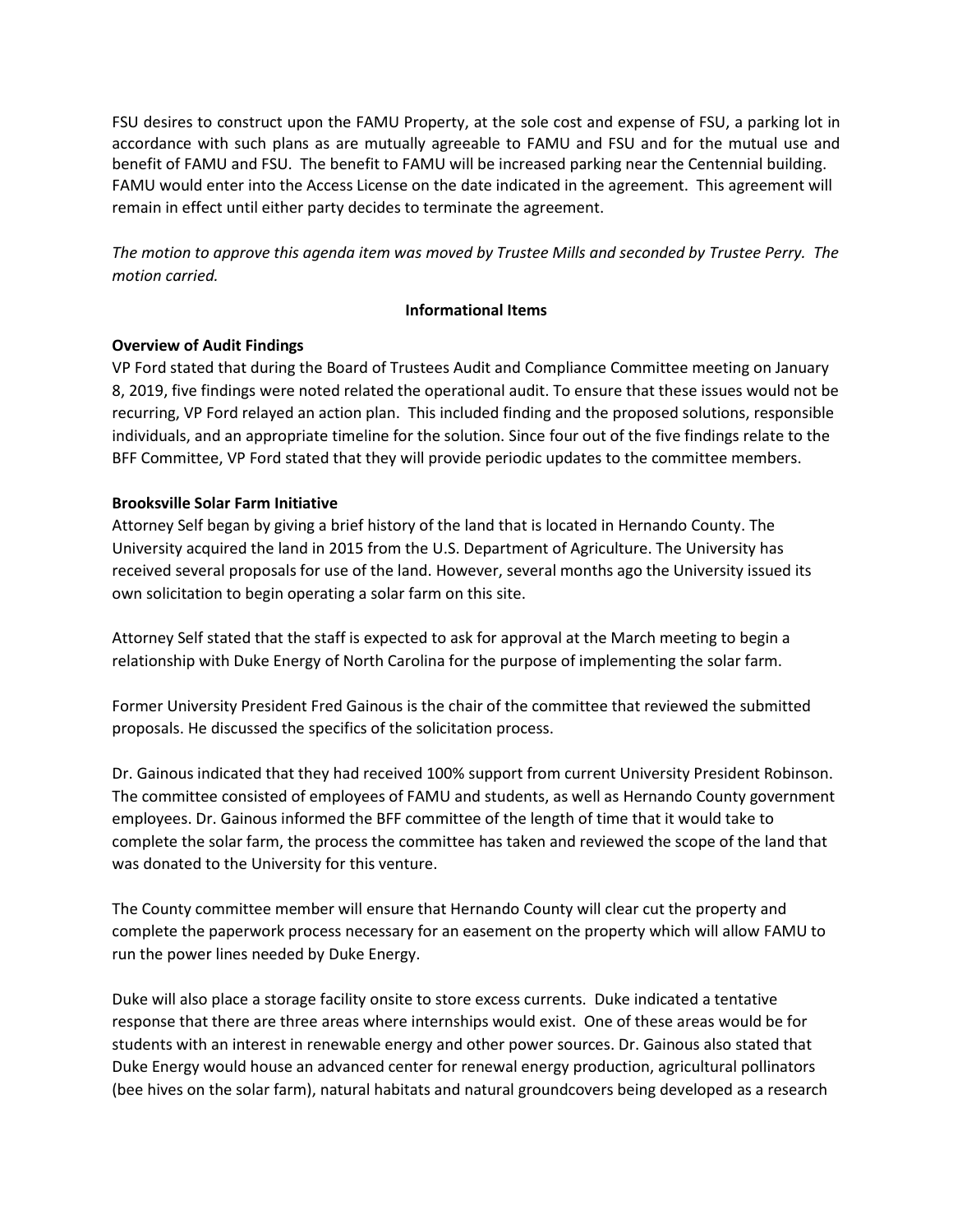project which would be given to one or more professors on campus. This would assist in weed control of the solar farm. Duke also agreed to give the University access to all of its data for all of its solar farms which is to be used for the teaching and learning purpose.

Additionally, Dr. Gainous indicated that this project has USDA's approval.

Attorney Self explained Duke Energy's proposed ground lease details including the due diligence period, construction and the amount and funding involved in the process of construction and operations. He is also working closely with the Board of Governors staff.

- Trustee Mills: (Commended the committees work but indicated that there wasn't anyone from business school on the committee) Are there alternatives for the use of this land and are we getting the best economics from the 800 acres relative to the alternatives? Trustee Moore request an FAQ document for this project ahead of the next Board meeting. Response: Attorney Self stated that Department of Agriculture placed restrictions on the use of the land. The land is to be used for agricultural purposes. Response: President Robinson stated that this is the first bonafide revenue generating proposal that they've received. Response: Trustee Mills indicated that under the new federal guidelines that the hemp proposal should be considered for using this land.
- Trustee Lawson: Would like to know the economic benefit for Duke Energy over the 25-year period?

Response: Dr. Gainous stated that the committee has looked at other uses for the property. Other examples were given such as leasing it for cattle grazing, lease for crop production or planting pine trees. These did not provide as much financial revenue. Since the property is very sandy the land would have to be properly fertilized for other uses.

Trustee Moore indicated that Duke Energy representatives would be at the March meeting to help address the questions of the BFF committee members.

## **Honeywell Performance Contract**

AVP Kapileshwari stated that this contract would not replace the current energy savings agreement with Siemen's but instead Honeywell project would complement that agreement and pursue additional cost saving measures. The primary objective of the Honeywell project was to reduce energy and water consumption and reduce the operating costs of these two resources for FAMU. Additionally, AVP Kapileshwari has indicated that this project must address the campus' deferred maintenance and ensure compliance with the governing Florida statute.

Feasibility assessments through preliminary audit was used to assess the viability of the performance contract. Utility analysis was also performed based on the 2017 utility cost and consumption data.

The preliminary audit was conducted at 11 buildings on campus; these buildings included central plant, science/research, academic, and residence life buildings.